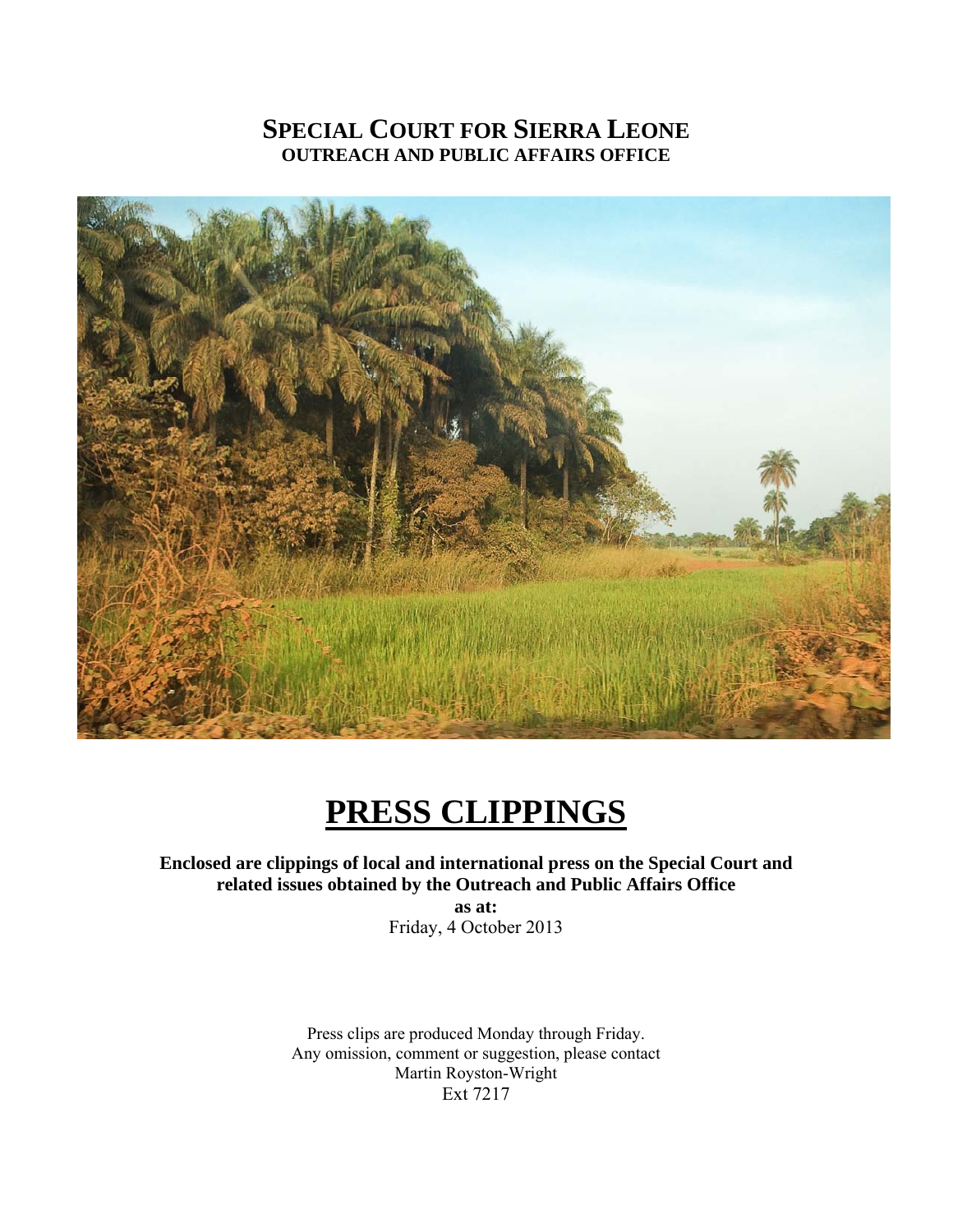| <b>Local News</b>                                                               |             |  |  |  |
|---------------------------------------------------------------------------------|-------------|--|--|--|
| Taylor's Sentence is a Warning / New Storm                                      | Page 3      |  |  |  |
| <b>International News</b>                                                       |             |  |  |  |
| Confronting Mass Murders / Kingston Law School                                  | Page 4      |  |  |  |
| "I Will Be Free" Charles Taylor Tells Supporters / The New Republic             | Pages 5-7   |  |  |  |
| Spreading the Jam / Dovjacobs.blogspot.com                                      | Pages 8-9   |  |  |  |
| A Proper Lesson to 'Older Brother' / SenseTribunal                              | Pages 10-11 |  |  |  |
| Revenge or Retribution: Is it Possible to Prosecute War Crimes for Syria? / CSM | Pages 12-14 |  |  |  |
| Gambia Withdraws From Commonwealth / Voice of America                           | Page 15     |  |  |  |
| Africa's Animosity to ICC Goes Beyond Justice, Into Politics / BD Live          | Pages 16-18 |  |  |  |
| US Sanctions Five Nations Over Child Soldiers / Voice of America                | Pages 19-20 |  |  |  |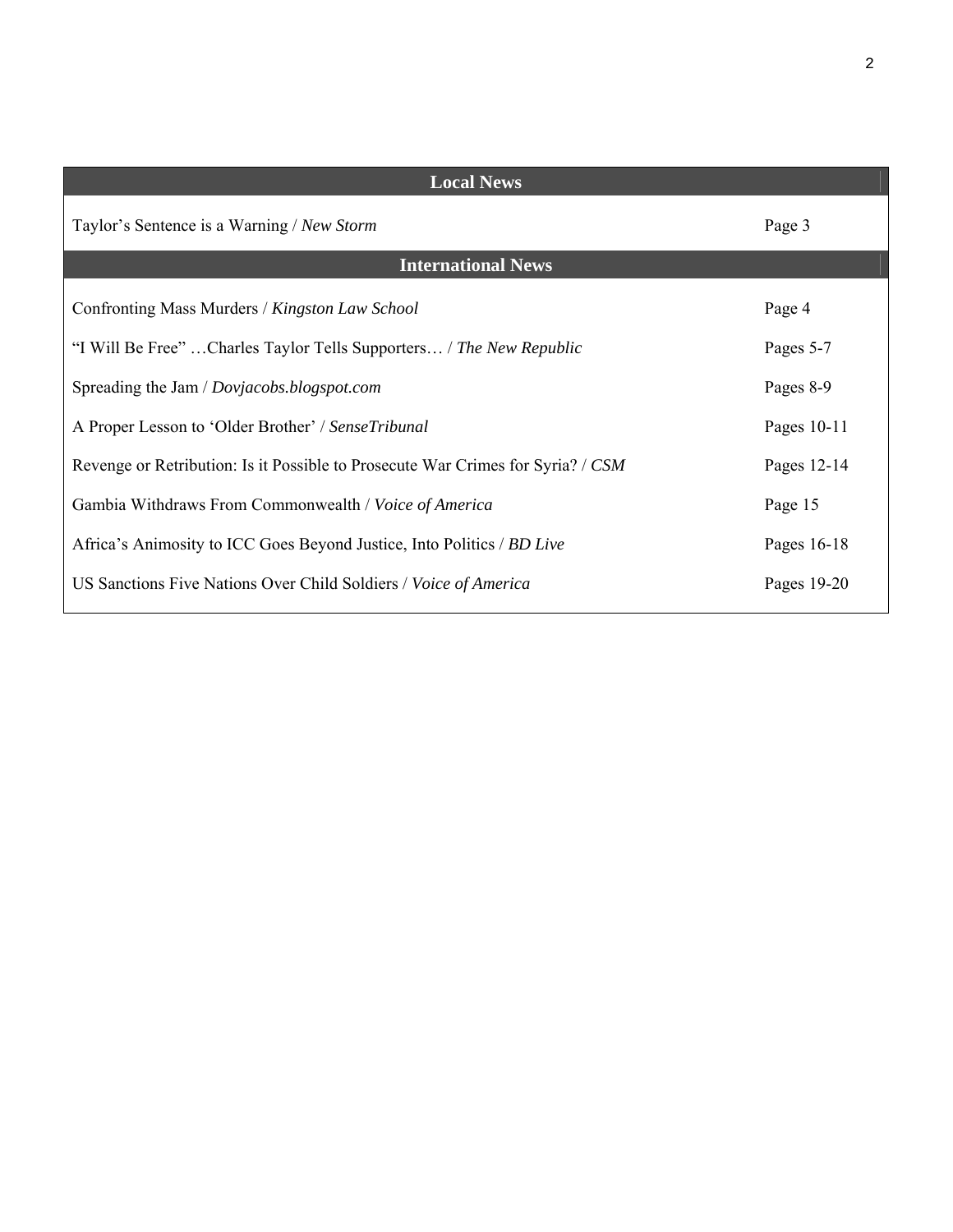## New Storm Friday, 4 October 2013

# **Taylor's Sentence Is a Warning**

Judges In The Hague have upheld the 50-year jail sentence of former Liberian President Charles Taylor for aiding murderous rebels in Sierra Leone's civil war.

Taylor, 65, Had earlier been found guilty by the Special Court for Sierra Leone on April 26, 2012, of 11 counts of war crimes and crimes against humanity including terrorism, murder, rape and using child soldiers. He was sentenced to 50 years in prison.

- Judges At The Special Court for Sierra Leone (SCSL) on Thursday rejected Taylor's appeal against his earlier conviction. There were griefs in some parts of Liberia as the Special court read out the sentence. Supporters of the ex-Liberians president including family members who had a memorial service last week seeking divine intervention<br>were equally disappointed and bamboozled.
- The Judgment Gives a clear signal that leaders at the echelon of power can be held accountable for corruption, misrule and war crimes as well as other serious offenses that violate the rights of the very people that they govern, Some of those who misled Mr. Taylor into this miscellany of tragedy [without properly warning of the consequence ahead] are in government and others in the private sector enjoying the plunder yank fraudulently while the once strong man will only rely on the mercy of GOD.
- ike Taylor, We believe those who perpetuate evil against the Liberian people, misled their leaders or allowed the CORRUPT to go free while the JUST are plunged into the abyss of poverty will get political freedom through the ballot, not the bullet. For it is written: "those who live by the sword shall die by the sword."
- We Regret The way Mr. Taylor's life is ending, but honestly if he had listened to the advice of Rev. Jesse Jackson and Assistant Secretary of State, Tom Pickering as well as other prominent Liberians [who were not in his government] perhaps the situation would have been different today.
- The Truth Of matter is some of those who were closed to the ex-Liberian leader prevented others from reaching him. In the process, we presume that he was misled into taking decisions that hunted him to his 50 years jail sentence today. Even now, some of those around President Johnson-Sirleaf are allegedly doing the same thing that was done to Taylor, Samuel Doe and other ex-Presidents.
- We Certainly Regret the last days of Mr. Taylor because he was our former President, but let this be seen as a warning to others that those who are unjust to the people they govern, the ALMIGHTY GOD will bring them down. Be warned that Taylor's judgment must be seen as a warning to those in power and also a lesson for them.

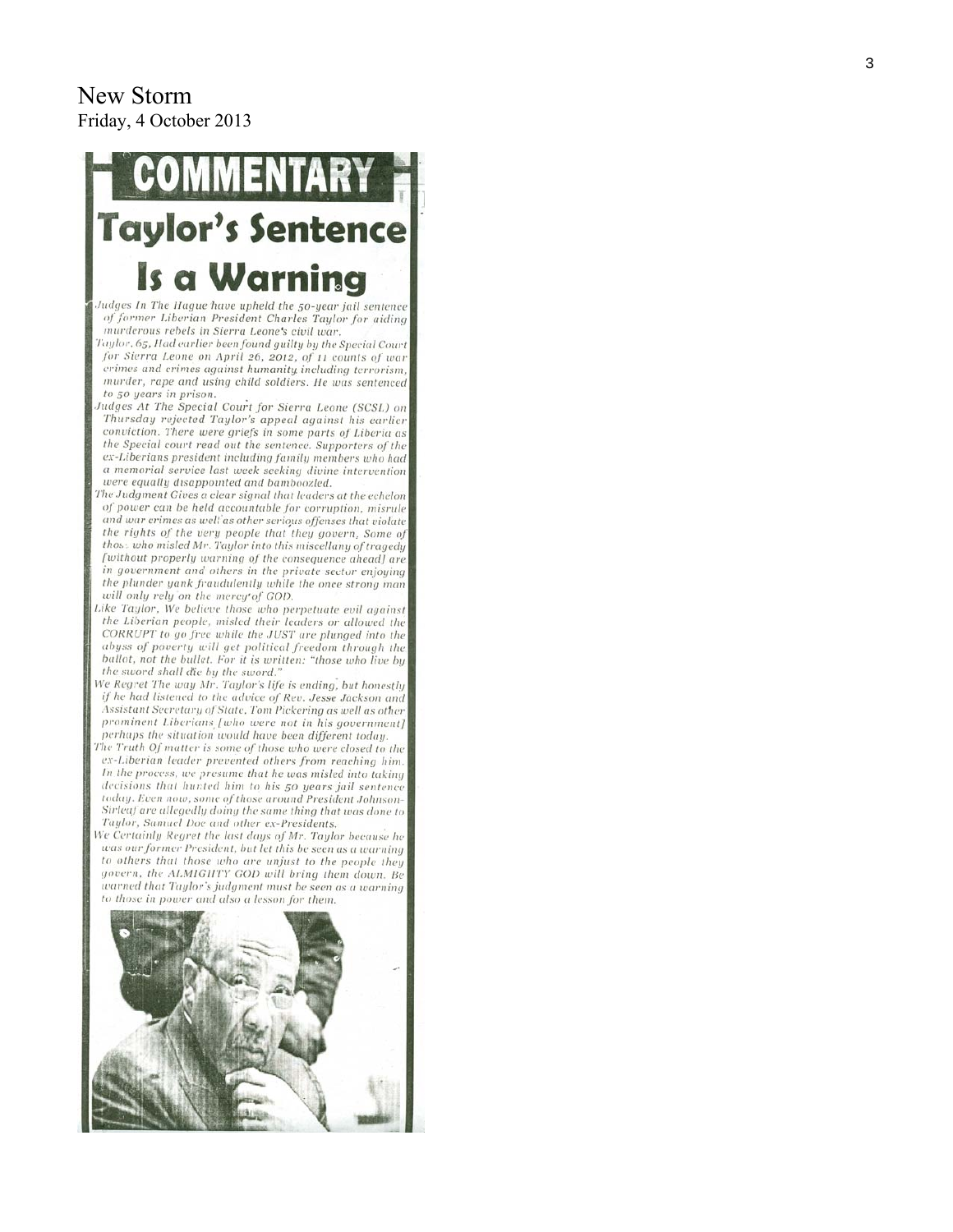# Kingston Law School Undated

#### **Confronting Mass Murderers**

| $-17.$ | Date:                 | Thursday 3 October 2013 6:00pm - 7:30pm                              |    |
|--------|-----------------------|----------------------------------------------------------------------|----|
|        | Speaker:              | Justice King, President of the Special Court for<br>Sierra Leone     |    |
|        | <b>Section</b> Venue: | Room 026, Kingston Business School building,<br>Kingston Hill Campus | Bo |

Justice King, President of the Special Court for Sierra Leone (SCSL) will discuss his role at the SCSL as well as the recent seminal Charles Taylor judgment, delivered by Justice King on Thursday 26 September 2013.

The SCSL was set up jointly by the Government of Sierra Leone and the United Nations. It is mandated to try those who bear the greatest responsibility for serious violations of international humanitarian law and Sierra Leonean law committed in the territory of Sierra Leone since 30 November 1996.

Justice George Gelaga King has been President of the Sierra Leone Court of Appeal and of Court of Appeal of the Gambia. He served as Sierra Leone's Ambassador to France, Spain, Portugal and Switzerland from 1974 to 1978, and was at the same time Sierra Leone's Permanent Representative to UNESCO. Between 1978 and 1980 he served as Sierra Leone's Ambassador and Permanent Representative to the United Nations.

Justice King taught law at the Sierra Leone Law School from 1990

to 2005. He is Chairman of both the Sierra Leone Law Journal and the Gambian National Council for Law Reporting, and was a member of the Sierra Leone Council of Legal Education. He holds an LLB degree from London University, and was called to the Bar at Gray's Inn, London.

Justice King has been a Judge of the Special Court for Sierra Leone since 2002. He previously served two terms as President; he was first elected in 2006 and re-elected in 2007.



oking Form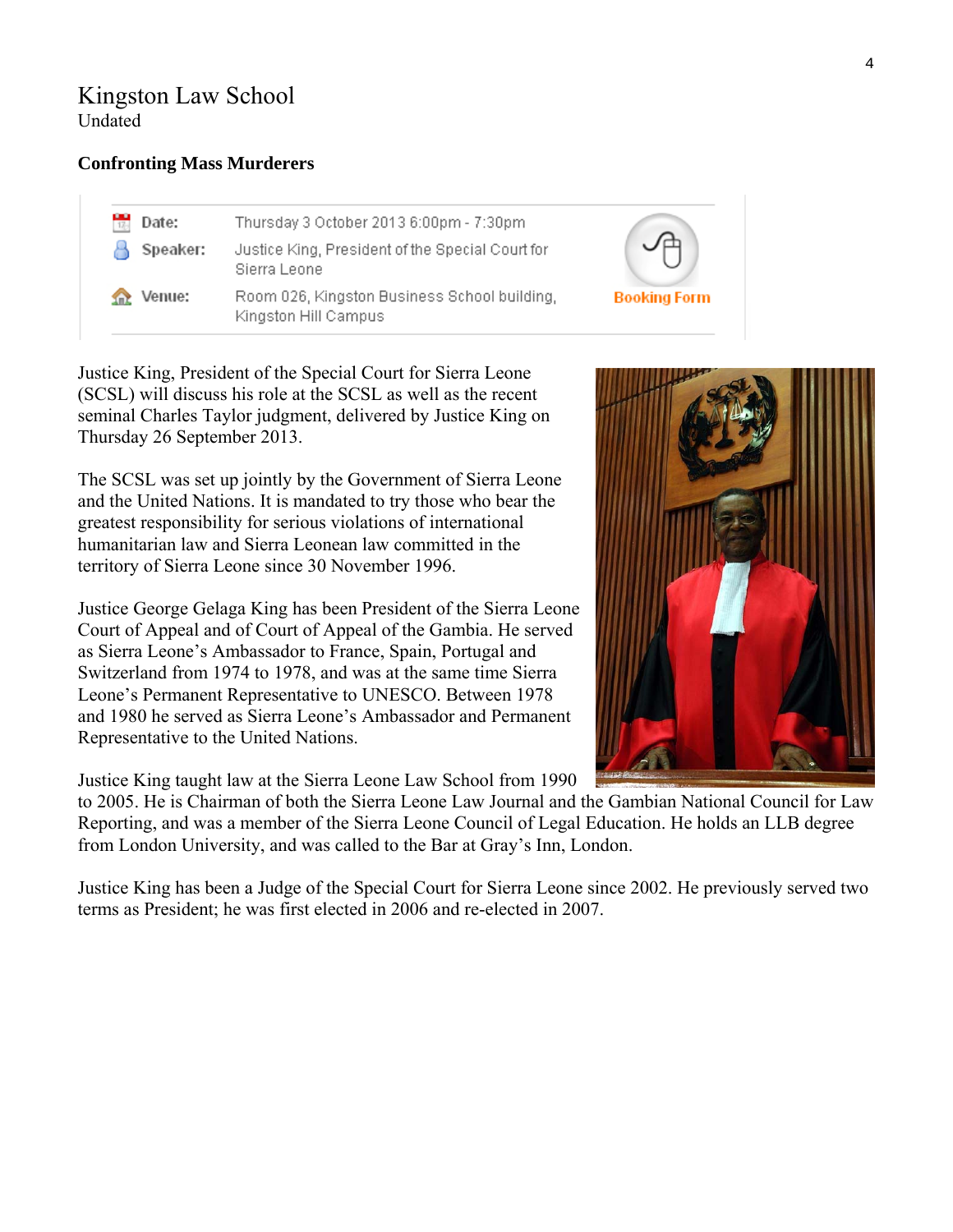#### **"I Will Be Free" …Charles Taylor Tells Supporters, Family Members Not To Worry**



On the day he departed Liberia after turning over power to his vice President Moses Z. Blah (May his soul rest in peace), former President Charles Taylor assuaged Liberians' apprehension. He said to them "don't worry, God willing, I will be back." It was difficult to decipher what his reliance was, but after time, he was apprehended in Nigeria where he sought refuge and turned over to the international c ommunity to be tried for war crimes and crimes against humanity committed in

Sierra Leone and not Liberia. The former president fought tooth to nail to vindicate himself from what he called "international conspiracy" masterminded by the West, but too little and feeble was his defense as he was found guilty of "aiding and abetting" and given a 50- year jail sentence. Again, as hard he fought to overturn the guilty verdict passed by Trial Chambers via the Appeal Chambers, the verdict was uph eld much to the disappointment of many Liberians, including his followers, supporters and family members. But the former president is said to be hopeful of freedom in the not too long future. The New Republic looks at his assurance.

Former President Charles Taylor who recently lost an appeal at UN-backed Special Court for Sierra Leone has reportedly informed grieving and disappointed family members and supporters not to worry about him as there are gleams of leeway for his freedom.

Sources closed to the judgment debtor (the former President) confided in this paper as quoting Mr. Taylor as saying that he was not worry about the sentence imposed on him, saying that he was aware of everything unfolding in his current nightmare.

"Don't worry; I will be free. I am aware of happenings here. May be, I will spend less the ten years in jail," Mr. Taylor was quoted as assuring his relatives and supporters few days after his verdict was upheld by the Appeal Chambers of the court.

During the judgments of the initial trial and that of the appeal trial, Mr. Taylor showed big composure and calmness, apparently aware of what lied ahead of him.

His only prayer is for him to placed behind bars in Africa, Rwanda. "I think Africa jail will be better for me as compared to the UK," he was quoted as saying.

Supporters of Mr. Taylor and ordinary have disparaged the judgment passed against him as unreasonable and a mockery to the rule of law, and accused the international community, especially the US and its allies of witch-hunt.

But another source said that Taylor knew his standing already.

"All that happened here was not strange to me. I am not worried at all. But I know I will come out. There is God. I pray regularly here and my faith is becoming stronger by the day. No one should worry about me. Just go about your normal business in Liberia. Let us continue to pray for peace to prevail in our country. But I will be back," the source who declined to be named said.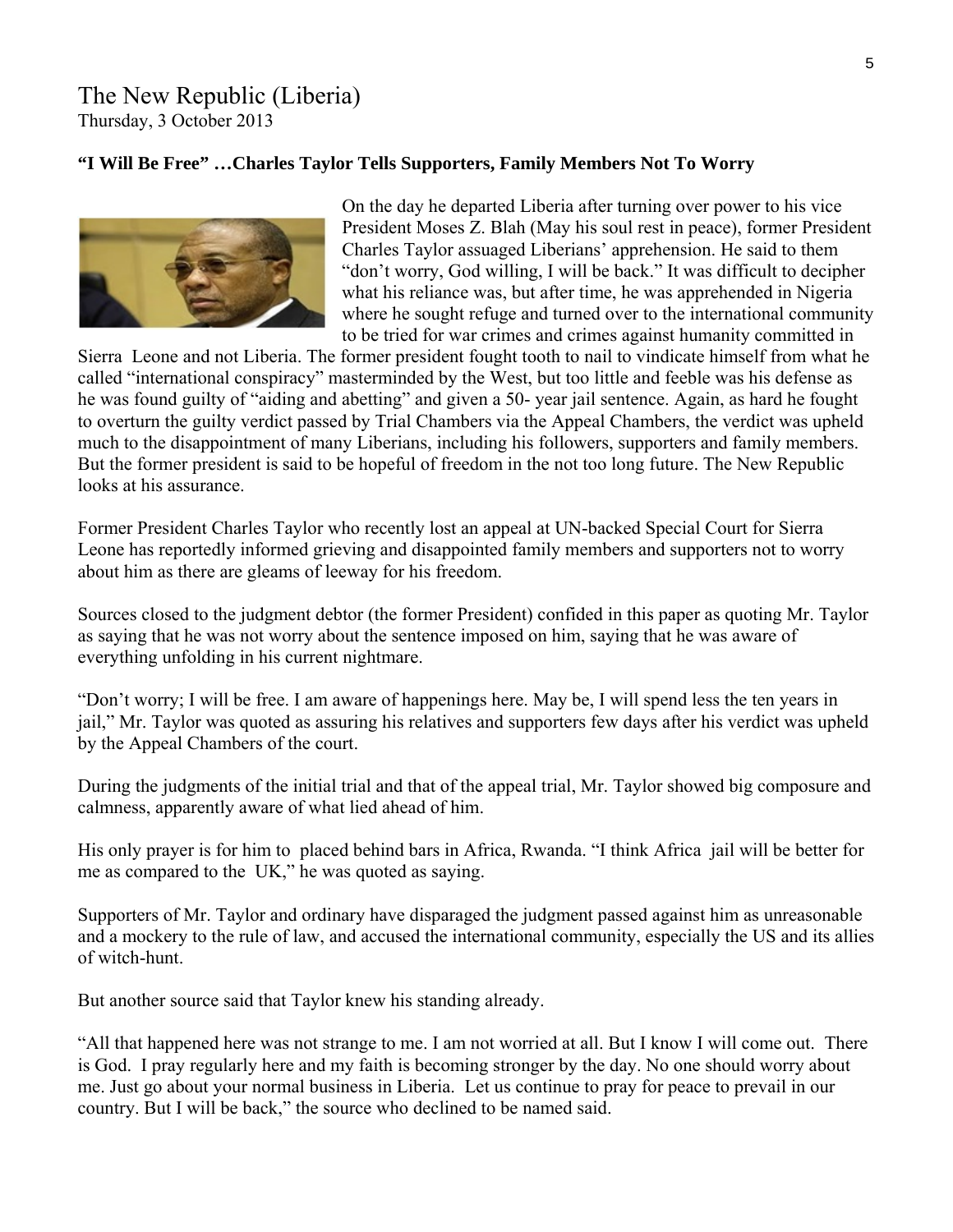Taylor's farm revamped:

At the same time, this paper has gathered that Mr. Taylor's farm in Malekee, Bong County, is currently being worked on to have it salvaged.

According to sources in Gbarnga, the former President has provided money for the salvaging of his farm which is located on the outskirts of Suakoko.

Last Thursday, judges of the Appeals Chamber of the Special Court for Sierra Leone upheld Mr. Taylor's conviction that was handed down by the Trial Chamber in April 2012 as well as his 50 year prison sentence.

The verdict brought to an end several years of judicial proceedings during which the former Liberian president called himself a peacekeeper who made efforts to end the conflict in Sierra Leone.

Taylor also called his trial a conspiracy by western countries, led by the United States and Liberia, to keep him out of Liberia.

The former Secretary General of Taylor's party-National patriotic Party(NPP), Chief Cyril Allen told international media after the verdict was upheld last week that the court was only set up to subdue African leaders.

"Only African leaders they target and only a few people from Eastern Europe. That court is all about international gangsterism. The judges only had to do their work for what they are being paid to do. All they did was to hold the planned game."

For his part, former Security Advisor to Mr. Taylor at the time, John T. Richardson also told international media that he was not surprised of the verdict. But added, the he believes Taylor's trial was turning a new page in African mind.

"I think the trail of Mr. Taylor is bringing a new wave of revolution of the minds in Africa today. The AU has taken a stand, Ivory Coast has said that they will put on trial former president's wife; Mrs. Gbargbo, Kenya has taken a stand and Libya has also spoken. Libya has said that they will put on trial the son of former president Gadafi. But history will judge us. From the onset, I never had trust in that court."

Presiding Judge of the Appeals Chamber, Justice George Gelaga-King, a Sierra Leonean said while he (Taylor) served as President of Liberia, West African leaders put him in a position of trust to promote peace in Sierra Leone, but abused that trust by aiding and abetting the commission of crimes by Revolutionary United Front (RUF) and Armed Forces Revolutionary Council (AFRC) rebels in Sierra Leone.

Taylor had raised more than 40 grounds of appeal, arguing before the Appeals Chamber that the Trial Chamber made several mistakes in assessing the evidence against him and that his 50 year jail sentence was "manifestly unreasonable."

He also argued that his fair trial rights were violated and that some aspects of the judicial process were irregular. But the Appeals Chamber today disagreed with Taylor, calling his sentence not only fair and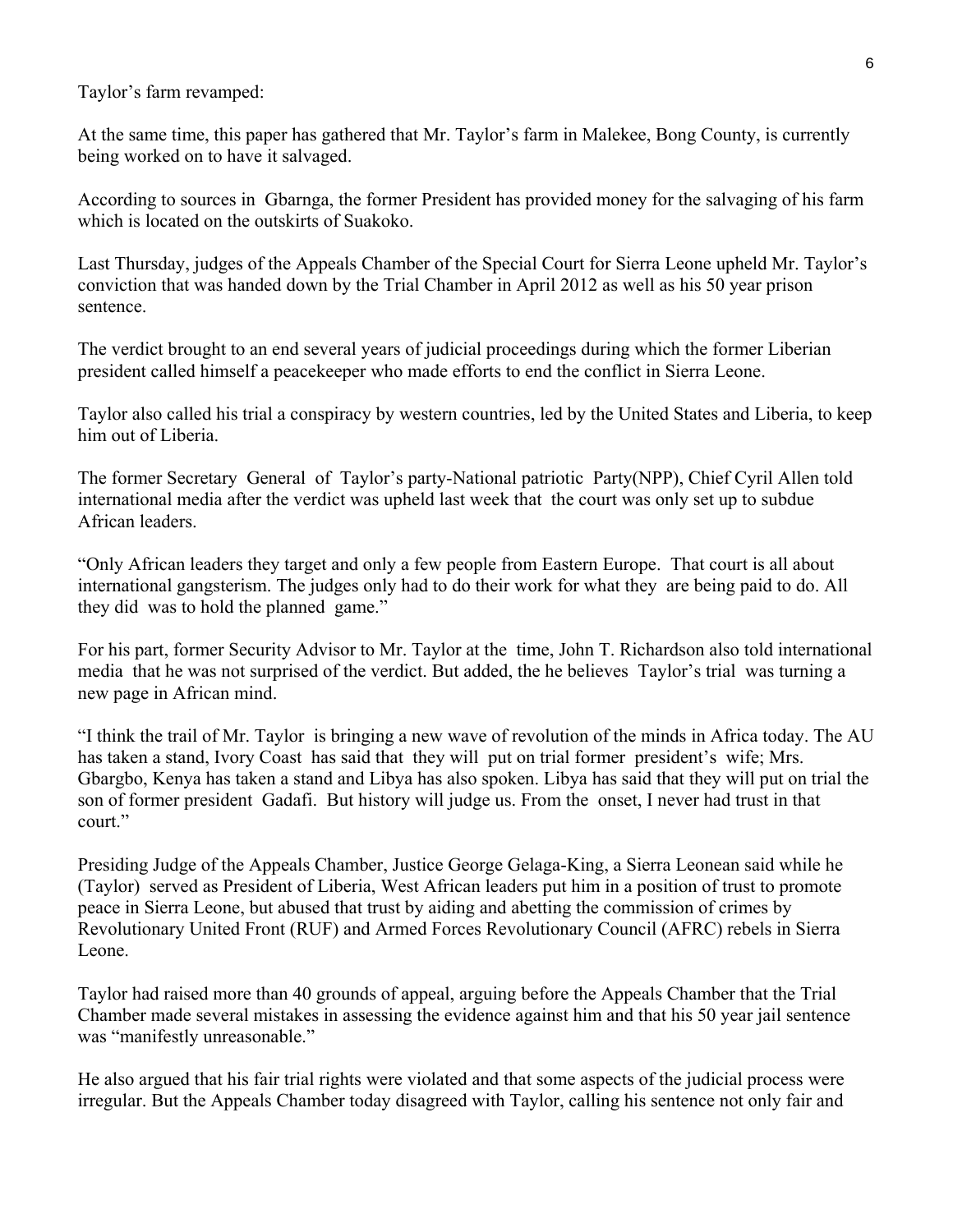reasonable, but also that his allegations of the process being unfair and irregular were "unsupported, ingenious, and ludicrous."

Justice King said that the Trial Chamber had "thoroughly evaluated the evidence according to its credibility," that they "properly applied the law according to the rules and statute of the Court," and that Taylor was "fully held liable for his own conduct."

However, Morris Anyah, who represented Taylor in the appeal process, told journalists at a press briefing after the judgment was announced that Taylor was hopeful that the judges would follow the standard set by the Appeals Chamber at the ICTY. Sadly for him, that was not the case.

As said by a member of his defense team, Taylor himself accepted at this point that most of his life will now be spent in jail.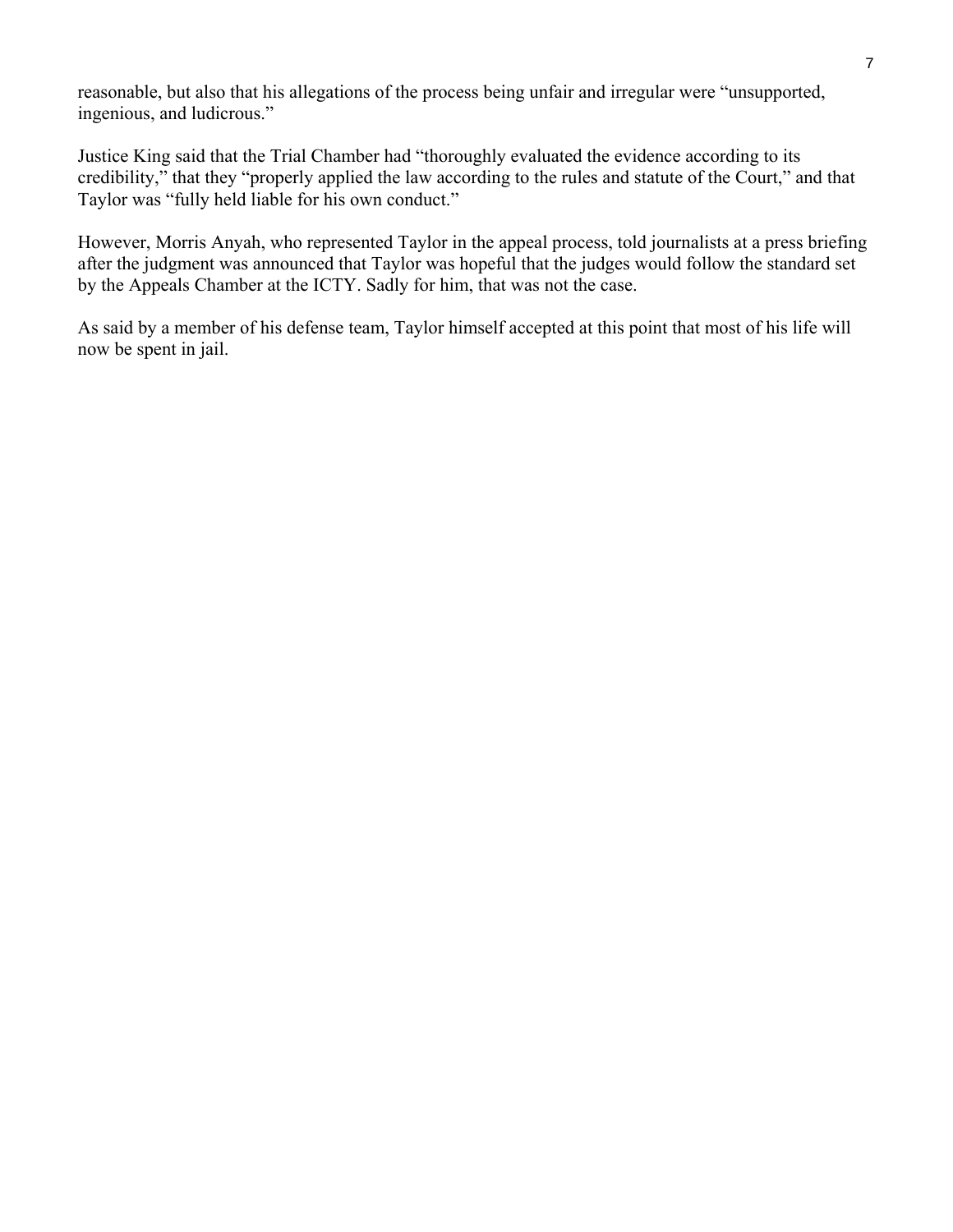#### Dovjacobs.blogspot.com Thursday, 26 September 2013 Opinion http://dovjacobs.blogspot.com/2013/09/first-thoughts-on-taylor-appeal.html

#### **Spreading The Jam**

First thoughts on the Taylor Appeal Judgment: Sentence upheld and Perisic blasted

As I logged on to the livestream of the SCSL this morning at 10.30, there was a song playing on a loop with the most extraordinary lyrics: "i just can't stand to see you go, i don't understand where we went wrong" (it's a song by Bonnie James called Happy Home). For a second I thought this was a subliminal way for the Court to announce an acquittal... But it turned out not to be the case, as the Appeals Chamber of the Special Court for Sierra Leone has confirmed the 50 year sentence against Charles Taylor. Having followed the reading out of the summary, there is mostly nothing very surprising about the Appeals Judgment. They confirm that crimes against the civilian population were committed by the RUF-AFRC and that Taylor had some role in the events. There are a few points that deserve some comments in my view, until we actually get the judgement.

First of all, the AC discussed the question of evidence. It essentially approved of the Trial Chamber's approach to evidence, specifically rejecting the claim from the defense that uncorroborated hearsay evidence as a sole basis for conviction should not be allowed. I find that quite appalling frankly, but thus is the nature of the international criminal procedure.

Of course, everybody was waiting for the discussion on aiding and abetting after the Perisic appeal judgement at the ICTY on the question of "specific direction". As discussed by Manuel Ventura here, there could have been an impact on the Taylor appeal judgement. It turns out that there wasn't because the Appeals Chamber upheld the Trial Judgment on the fact that you need a "substantial contribution" to the crime for the actus reus of aiding and abetting to be constituted, and that knowledge is sufficient mens rea. The Appeals Chamber seems to have gone out of its way to not just ignore Perisic, but actually blast it. In a separate development of the summary, the judge said that the AC was not convinced by the Perisic judgment which "does not contain a clear and detailed analysis". I'm not sure I see the point of doing that. This little ego contest between international judges has no place in what is arguably one of the most important judgements in ICL. The SCSL is not bound by ICTY case law. If you're not going to use it, just don't use it. Judges should keep this kind of ultimately irrelevant discussion for the cafeterias of their respective tribunals, the problem being of course, that they wouldn't get as much attention if they did... In any case, given the historically low quality of legal reasoning in the SCSL case law, if I were a supporter of the Perisic approach, I would be happy for the SCSL to disagree with me, rather than the opposite...

While we're on modes of liability, I found the way the judge discussed the distinction between the various modes (ordering, planning, instigating, aiding and abetting...) indicative of a certain sloppiness in the way these modes have been approached. Indeed, in rejecting the Prosecution ground of appeal relating to the fact that Taylor was not found guilty under ordering and instigating, the AC found that aiding and abetting and planning were more "fitting" in relation to the conduct of Taylor. However, it's not a question of more "fitting" or not, it's a question of satisfying a legal definition or not. The mode of liability should not depend on the judges' impression of the narrative of the case. It should depend on whether the Prosecutor has proven beyond reasonable doubt that certain necessary criteria are met.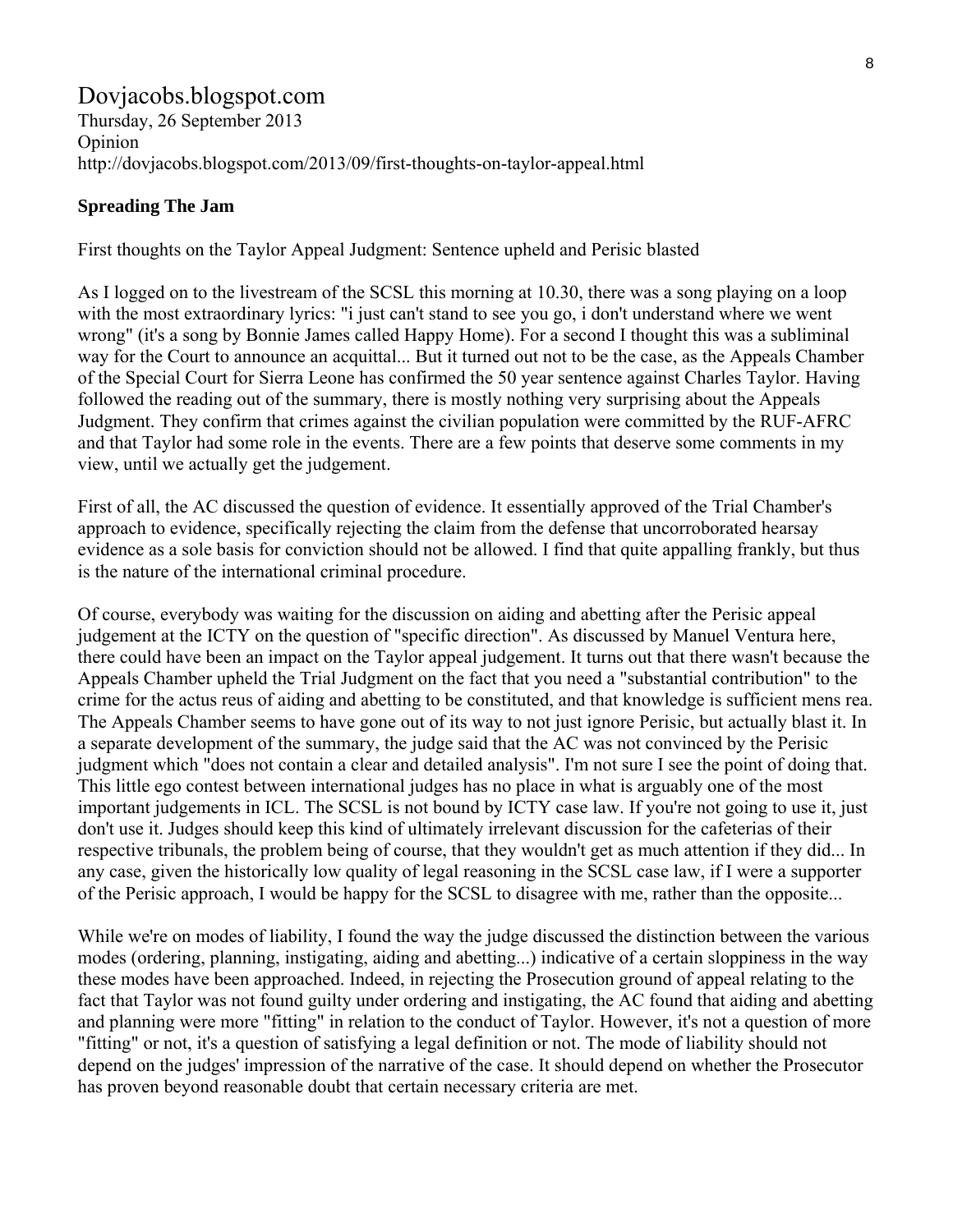The AC also addressed the question raised by alternate Judge Sow at the end of the Trial Judgment on whether there were adequate deliberations. The judges, taking the opportunity to remind the world that Sow should never have spoken, found that there had in fact been adequate deliberations. I also seem to have understood that the defense claimed that the absence of Sow's name on the cover page of the Trial Judgment is a violation of the rights of the defense... Not their strongest point.

Finally, on sentencing, the Appeals Chamber found that the Trial Chamber had erred in considering that aiding and abetting should carry a lower sentence. The reasoning was a little circumvoluted, but it seemed to have several dimensions, 2 of them striking me as unconvincing. One of them is that the Statute does not distinguish the different levels of commission. That's true, but the statute does not distinguish much of anything. It does not contain Joint Criminal Entreprise, nor does it discuss the criteria for aiding and abetting, so it's not in my view a real argument. The second argument that struck me, is that creating a hierarchy between modes of liability would somewhat be unfair for the defense. I can't even start imagining how that argument works, so I'll just leave it at that.

More generally on sentencing, this confirms my impressions from the Trial Judgment: I really don't see the point of all those discussions on sentencing in international law, when all the practice shows that it is essentially a random guessing game. There is no indication of what crime or count carries what sentence, so we are left with a lump sum assessment that cannot be analyzed. For example, some municipalities were removed from the conviction in Taylor, without any impact on his sentence. I think this is probably contrary to the nulla poena sine lege principle, but in any case, we should stop commenting on sentencing criteria in the abstract until judges are required to specifically explain what sentence is given for what crime and what reduction or increase comes from mitigating and aggravating circumstances.

Possibly more to come when I see the actual judgment. Stay tuned...

#### *Dov Jacobs*

 *Assistant Professor in International Law and International Criminal Law at Leiden University. Specialist in most general topics that allow for reinventing the world around a good bottle of wine (preferably Bordeaux...). contact: dovjacobs@gmail.com*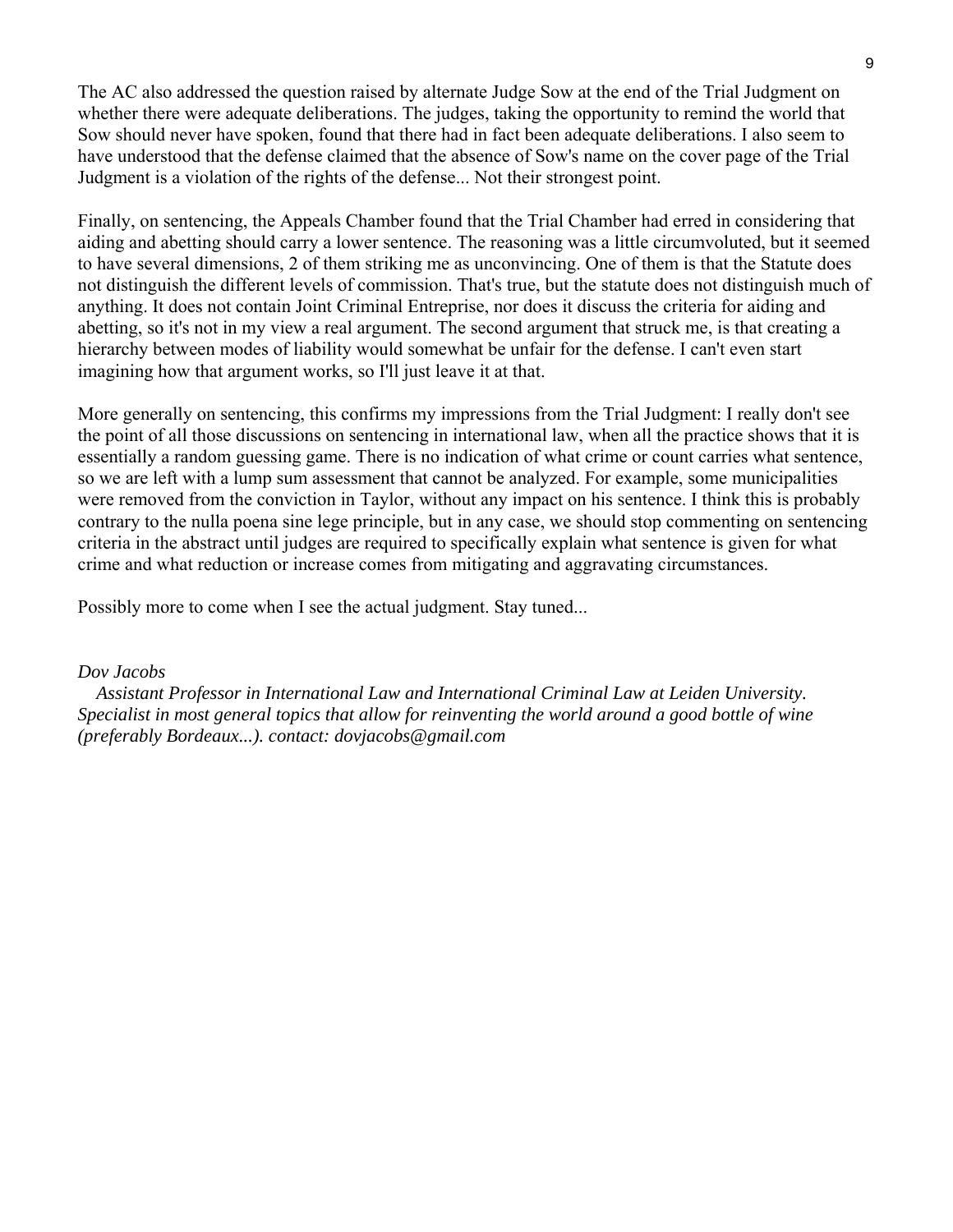## SenseTribunal Sunday, 29 September 2013

#### **A Proper Lesson to 'Older Brother'**

Charles Taylor's judgment rendered last week by the Special Court for Sierra Leone was a real lesson for its 'older brother', the International Criminal Tribunal for the former Yugoslavia

Once upon a time, not so long ago – only a year or two – the Tribunal for the former Yugoslavia was held up as an unattainable ideal for all the other international criminal courts: ad hoc tribunals, special and mixed courts, and indeed for the International Criminal Court. Then, almost overnight the ICTY became an 'ugly duckling' of international criminal justice, the subject of criticism and ridicule, not only among its opponents. Its erstwhile supporters, mainly human rights activists and humanitarian law NGOs throughout the world, and war crime victims' associations in the region, were just as disaffected. And then, last week, the ICTY's 'younger brother' – Special Court for Sierra Leone (SCSL) – gave the Tribunal a proper lesson.

The Appeals Chamber of the SCSL in its Judgement on the conviction of Charles Taylor unanimously and utterly rejected the ICTY highly controversialinjection of a "specific direction" requirement into the form of criminal responsibility known as Aiding and Abetting in fully acquitting Momčilo Perišić earlier this year. The Taylor Appeal Judgement, delivered 26 September, upheld the judgement and 50-year sentence handed down by the Trial Chamber in April 2012 for war crimes and crimes against humanity. The SCSL Appeals Chamber, which is required by its statute (also created by the UN Security Council) to be guided by decisions of the ICTY Appeals Chamber, found significant fault with the Perišić appeal analysis in bold and pointed language.

To recap the Perišić appeal, the Appeals Chamber presided by Judge Meron, set aside years of ICTY precedent on whether it was necessary to show that the assistance (or aiding and abetting) given by an accused toward the crimes with which he is charged must be "specifically" – rather than "in some way" – directed. Several ICTY appeal judgements, especially Brđanin, Krstić, and Blagojević and Jokić, had found that such specific direction was not a necessary element of proof, and that an accused's acts need only have a substantial effect on the commission of the crimes with which he is charged. Meron's Chamber (except for Judge Liu), in a judgement known more for its brevity than its analysis, returned to the well-worn pages of the Tadić appeal judgement to discover – as though it held some secret wisdom long hidden from the eyes of lesser judges – crucial language which imposed a specific direction requirement.

As we have noted earlier, the Perišić appeal judgement was no aberration in terms of judicial "creativity", but only the final chapter of the 'Meron Trilogy' overturning trial chambers in both the ICTY and ICTR in Gotovina and Markač (Judges Fausto Pocar and Carmel Agius dissenting) and Mugenzi and Mugiraneza (Judge Liu also dissenting) to the tune of 129 years confinement for serious violations of international humanitarian law in the former Yugoslavia and Rwanda.

Enter the SCSL Appeals Chamber, five international and independent Appellate Justices including Presiding Judge George Galaga King of Sierra Leone and an American judge of no small distinction in international courts, Justice Shireen Avis Fisher, formerly of the War Crimes Chamber in the Court of Bosnia and Herzegovina. This Chamber spent at minimum 25 pages (compared to a mere few pages in the Perišić appeal) analysing at length the issue of "specific direction" as a non-requirement of Aiding and Abetting law. Here are the key passages forthose who prefer to consult the direct text: paragraphs 362-385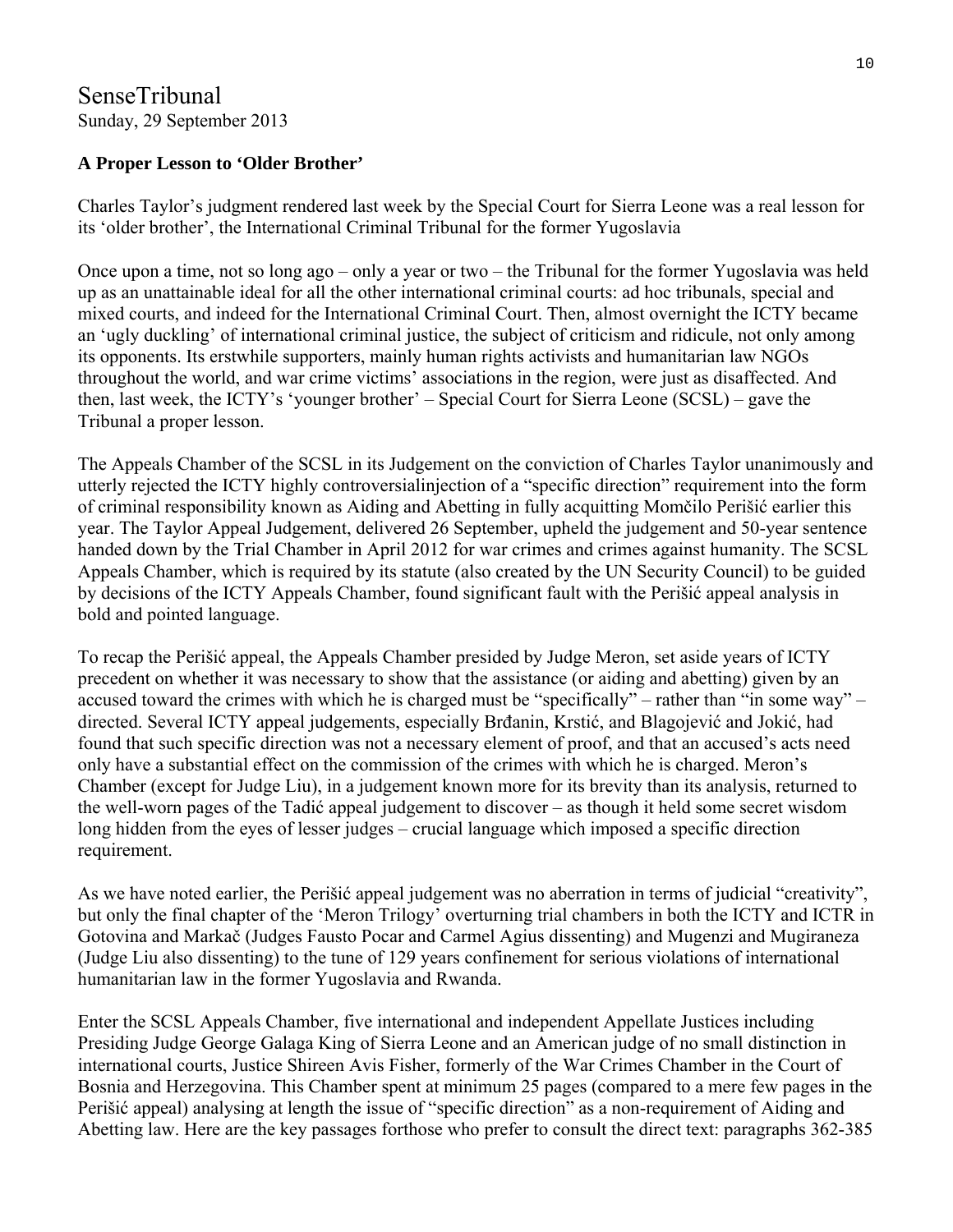and 466-486 of the unanimous decision, and then paragraphs 709-721 of the Concurring Opinion by the women judges, Justice Fisher, joined by Justice Renate Winter.

To summarise, the Taylor Appeal Chamber considered the Meron-led Perišić appeal judgement to be no more than "persuasive, not binding, authority", meaning it did not have to legally follow it, but was free to use its own reasoning. It then found, in five stunning paragraphs (476-480) that the "Perišić Appeals Chamber did not assert that 'specific direction' is an element under customary international law" (customary international law being the gold standard of international law at large), noting that the phrase "customary international law" does not even appear in the Meron-led Perišić appeal judgement, apart from Judge Liu's dissent. This was a heavy blow, but only the first of many blows. For example, that the ICTY Appeals Chamber has not conducted a "clear, detailed analysis" of the authorities supporting the conclusion that "specific direction" as an element of aiding and abetting under customary international law. This was followed by many instances of "not persuaded", "further not persuaded", "does not agree", and a not-so-ringing endorsement of Meron-led ICTY law as "novel".

The SCSL Appeals Chamber found further that the Tadić Judgement not only ignored customary international law, but that "its discussion of aiding and abetting was limited to explaining the differences between aiding and abetting liability and joint criminal enterprise liability" and therefore useless for the novel purposes of Perišić Appeals Chamber.

The SCSL Appeals Chamber considered the ICTY failure to apply customary international law to the question of "specific direction" as just another form of judicial creativity, recalling the words of former ICTY Judge Shahabuddeen of Guyana that "the danger of legislating arises not only where a court essays to make law where there is none, but also where it fails to apply such law as exists; the failure may well be regarded as amounting to judicial legislation directed to repealing the existing law".

The Concurring Opinion of Justice Fisher, joined by Justice Winter, particularly found it to be an affront to international criminal law the Defence suggestion that "the Judges of this Court would be open to the argument that we should change the law or fashion our decisions in the interests of officials of States that provide support for this or any international criminal court". This is exactly is what Perisic's defence openly suggested in the appellate proceedings, but the majority - with notable exception of Judge Liu - did not felt offended but, on the contrary, showed that it was indeed open to such arguments.

What it will mean for the remaining ICTY appeals cases remains to be seen. Cases yet to be decided by the ICTY (and even the so-called MICT) Appeals Chamber will undoubtedly include issues of aiding and abetting responsibility. While the Taylor Appeals Judgment will not be binding on ICTY appeals judges, it will be hard to deny the persuasive effect of its thorough and detailed analysis under binding customary international law, what the Perisic Appeal Judgement failed to undertake.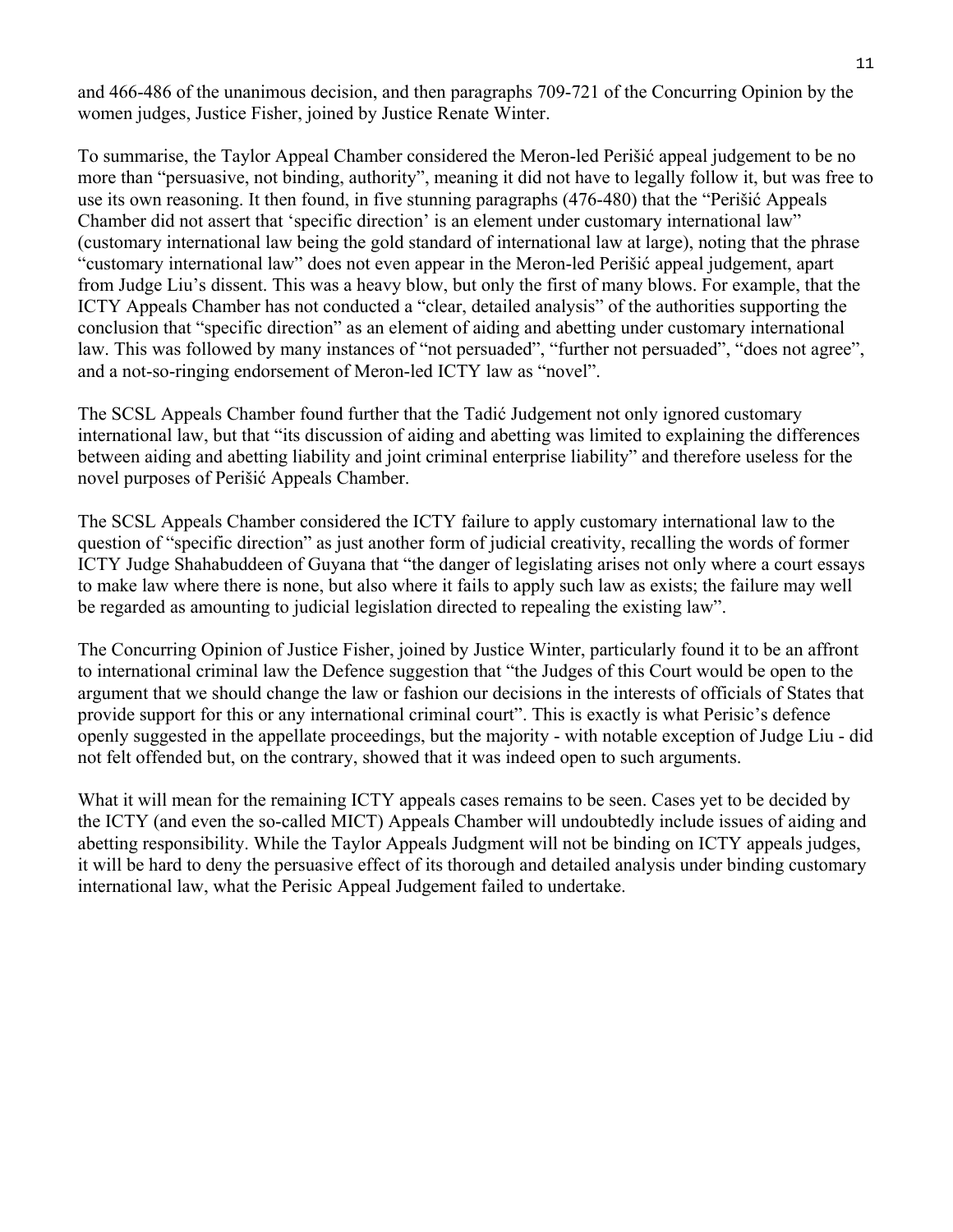# Christian Science Monitor

Thursday, 3 October 2013

#### **Revenge or retribution: Is it possible to prosecute war crimes for Syria?**

A blue-ribbon panel of veteran legal experts is to unveil a blueprint for a war crimes tribunal for post-war Syria. Realistic? Naïve? Premature? Or just plain ol' essential?

#### By Mike Eckel, Correspondent



Survivors from what activists say is a gas attack are seen along a street in the Duma neighborhood of Damascus, Syria, August 21, 2013.

Bassam Khabieh/REUTERS

The videos of people writhing and crying in a Damascus suburb – civilian victims of an apparent sarin gas attack – prompted international outrage and nearly resulted in missile and air strikes by the US against Syria.

Yet while there is little doubt that a war crime was committed in the Aug. 21 event, the perpetrators remain unknown and unpunished. The same is true for the litany of atrocities committed during the brutal two-plus years of the Syrian war, which has left more than 100,000 people dead and more than a million people displaced.

But an influential group of international legal experts is working to make sure that justice will come eventually to Syria. On Thursday, an elite group made up of prosecutors, judges, and law professors closely involved in creation of similar courts for Rwanda and Yugoslavia will unveil in Washington the first substantive proposal for a war crimes court for a post-conflict Syria.

#### RECOMMENDED: Syria's refugee crisis

Informally called the Chatauqua Blueprint, the 32-page proposal is being circulated among US government officials and has been in the works for two-plus years, engineered and supported by figures like Richard Goldstone, the chief prosecutor of the International Criminal Tribunal for the former Yugoslavia; David Scheffer, the former US ambassador-at-large for war crimes; and Cherif Bassiouni, an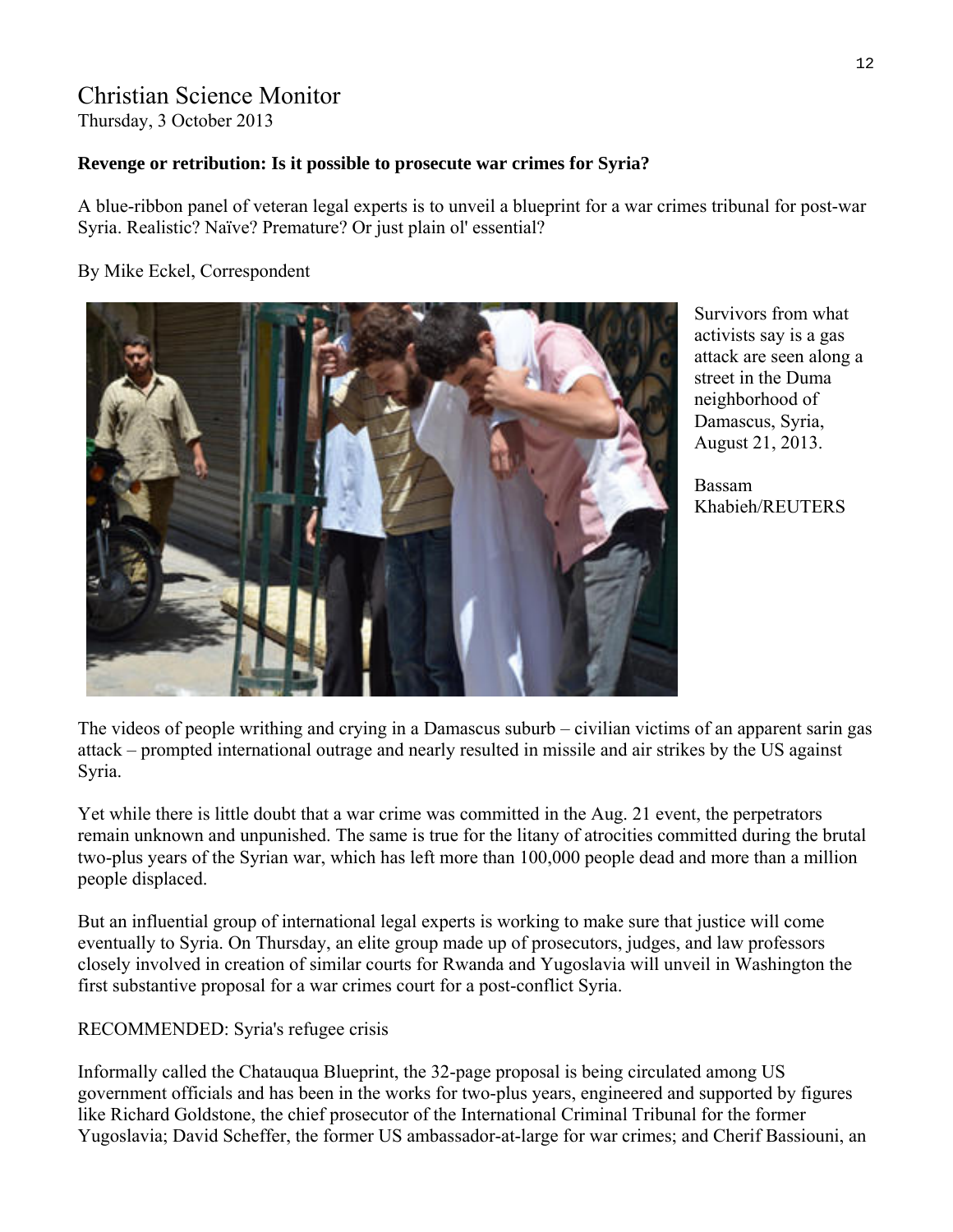eminent human rights scholar who helped set up the legal infrastructure of the International Criminal Court. The group also includes veteran jurists of other war crimes tribunals like Sierra Leone, and Iraq, and includes Syrian opposition members.

"The only way for the country to move forward, and for the people to regain their society and lifestyle and be welcomed into the international community, is if they embrace justice," says Michael Scharf, a law professor at Case Western Reserve University in Cleveland and co-chairman of the proposal's drafting committee.

"If the conflict ends and you have groups seeking nothing but revenge, that's not good. This is so that Syria doesn't remain a basket case, or become a lawless country like Somalia. That's not good for anybody," says Mr. Scharf, who advised some of the judges at the Iraqi court that tried Saddam Hussein.

The proposal, which will be distributed to Security Council members, UN agencies, human rights groups, and others, lays out a rough outline for a special court similar to others that have been created in recent years, such as in Sierra Leone, to try Charles Taylor, or in Cambodia, to prosecute top members of the Khmer Rouge. But it leaves unresolved some essential details, such as whether judges would be Syrians, foreigners, or both; who would be targeted for prosecution; whether the death penalty would be included.

The possibility of setting up a Syrian-based tribunal, or one that has participation of international legal experts, reflects the fact that Syria isn't a member of the ICC and it is unlikely that the UN Security Council would authorize the ICC to open a criminal case.

The open details also reflect divergent opinions between Western legal experts and Syrians, which included judges and prosecutors who currently work for the government of President Bashar al-Assad. Some of the Syrian judges participated in discussions with members of the drafting committee, for example, sneaking across the border into Turkey for meetings, Scharf says.

David Crane, a Syracuse University law professor and former chief prosecutor of the Special Court for Sierra Leone, says the fact that the war was continuing, with no foreseeable end in sight, didn't preclude coming up with a framework for "judicial accountability" now – for either top members of the Assad regime or rebel groups.

Being prepared ahead of time, he says, also would help avoid the "Libyan result" – when Libyan leader Muammar Qaddafi was beaten and gunned down while fleeing rebel fighters in 2011.

"We're trying to say you can get your revenge and retribution by using the rule of law, not by using the barrel of the gun," Mr. Crane says, who also works with the Syria Accountability Project, which has been gathering evidence and laying the groundwork to help any future prosecutions.

"I'm very aware that this could be a fool's errand, and I may wake up and Assad could end up getting asylum in Russia or Iran…. It's certainly a real possibility," he says.

The US State Department had no comment on the proposal on Wednesday.

Ahead of Thursday's unveiling, some legal experts and Syrian activists voiced doubt about how realistic the tribunal would be, given how ruthless some of the documented crimes and attacks committed by government forces have been.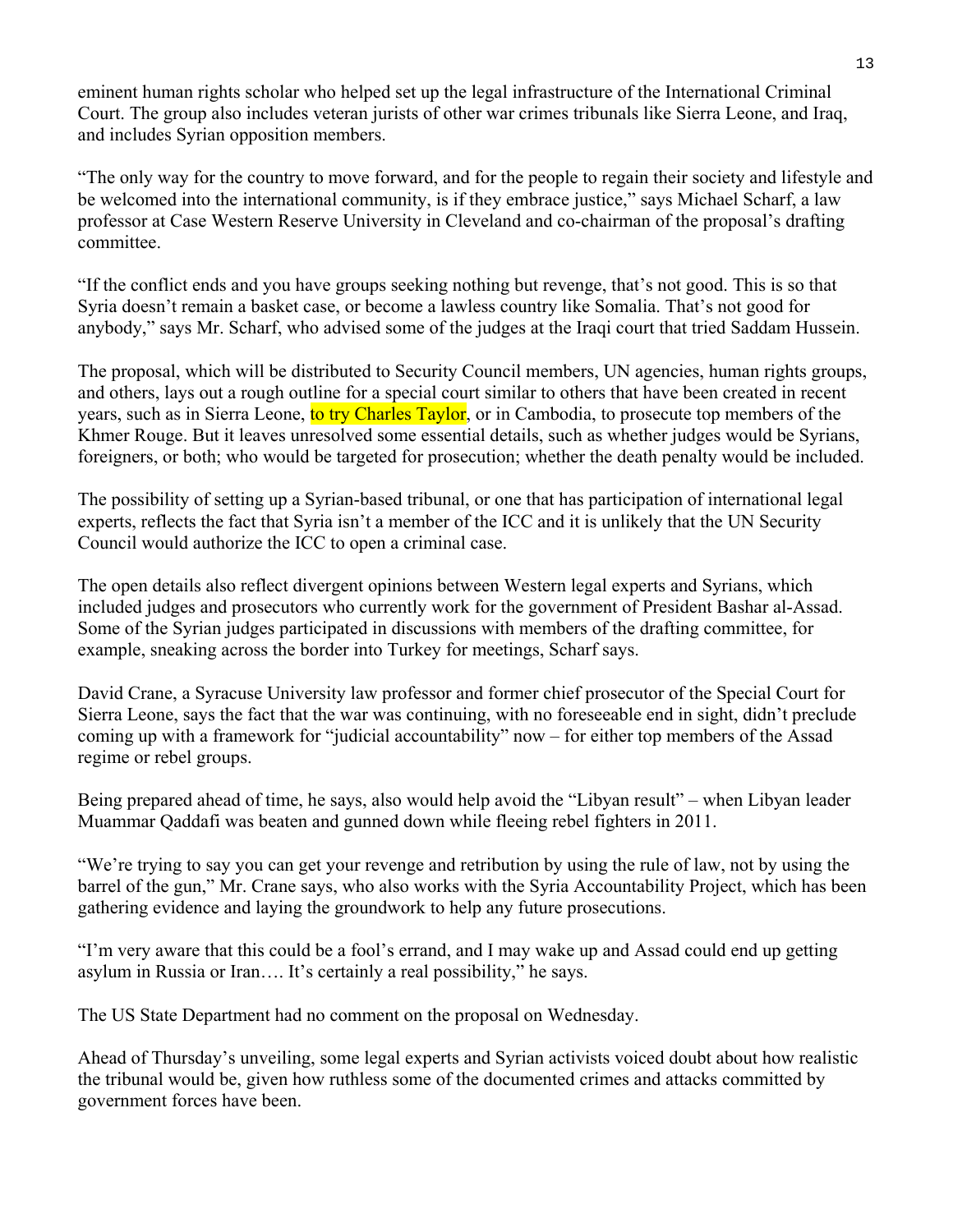"We would need a new Syrian government to set up and carry out this proposed statute," wrote Hofstra University law professor Julian Ku, on the legal blog Opinio Juris. "And to get that new Syrian government, would we have to promise some sort of immunity to the old Syrian government that committed all those horrible crimes we want to prosecute?"

Mohammad al-Abdallah, a Syrian exile who is executive director of the Hague-based Syrian Justice and Accountability Centre, says the proposal stands to be labeled as a US proposal, which would undermine its legitimacy in the eyes of many Syrians.

"The US is not the best country to announce judicial accountability mechanism for Syria," Mr. al-Abdallah says. "It will be looked as the US version of accountability. We need accountability for everyone."

"It's not the right time to do this," he says. "There's no way to speculate what will come next, what will happen with the war…. Such a big tribunal will have big question mark about legitimacy, justice on behalf of whom?"

Last month, an investigative panel set up by the UN Human Rights Council released its latest report, documenting instances of government troops of massacring civilians, bombing hospitals, and committing other war crimes, as well as opposition forces committing executions, hostage-taking, and shelling civilian neighborhoods.

"The perpetrators of these violations and crimes, on all sides, act in defiance of international law. They do not fear accountability," the panel's report said. "Referral to justice is imperative."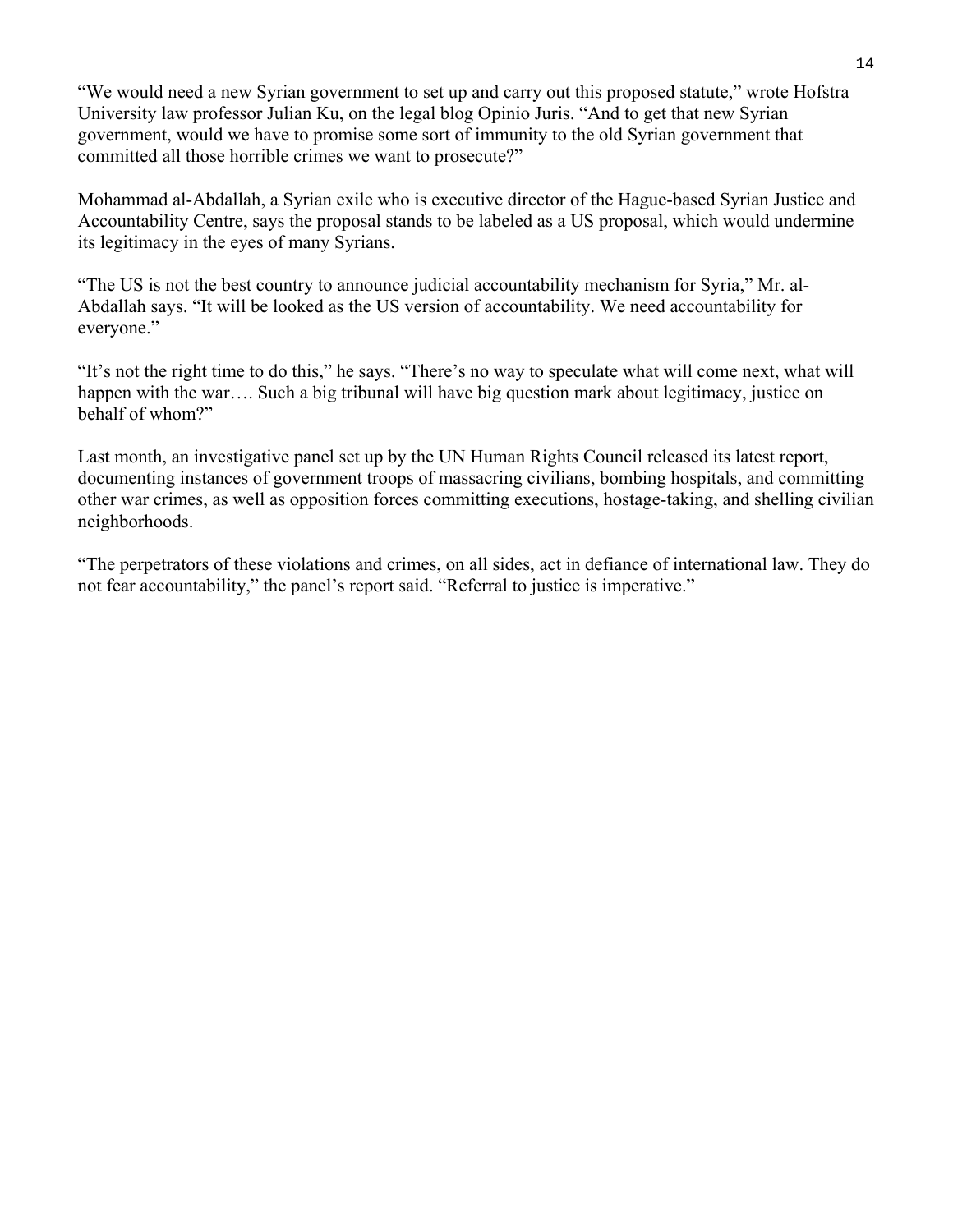# Voice of America Thursday, 3 October 2013

#### **Gambia Withdraws From Commonwealth**

#### By James Butty

President Yahya Jammeh of The Gambia has unilaterally taken his country out of the Commonwealth, becoming the first African leader to do so since President Robert Mugabe took Zimbabwe out in 2003.

-SNIP-

Gambian-born Sulayman Nyang, senior professor and former chair of the African Studies Department at Howard University in Washington, D.C. said some western governments' rejection of Jammeh's anti-gay rhetoric and dismal human rights record might be two reasons behind his decision.

-SNIP-

"When all the facts come to light, you are going to see people looking at Jammeh at two levels. Those who are fighting for human rights will tell the story of Jammeh and his dictatorship. So, what I am emphasizing once again is that this decision of Jammeh is also occasioned not only by his state the UN against gay groups, but also because of the fact that he is very much aware of the fact that those who opposed to him are going to connect the dots, and some of those dots will lead him to [to former Liberian President] Charles Taylor and all the dictators in Africa," he said.

-SNIP-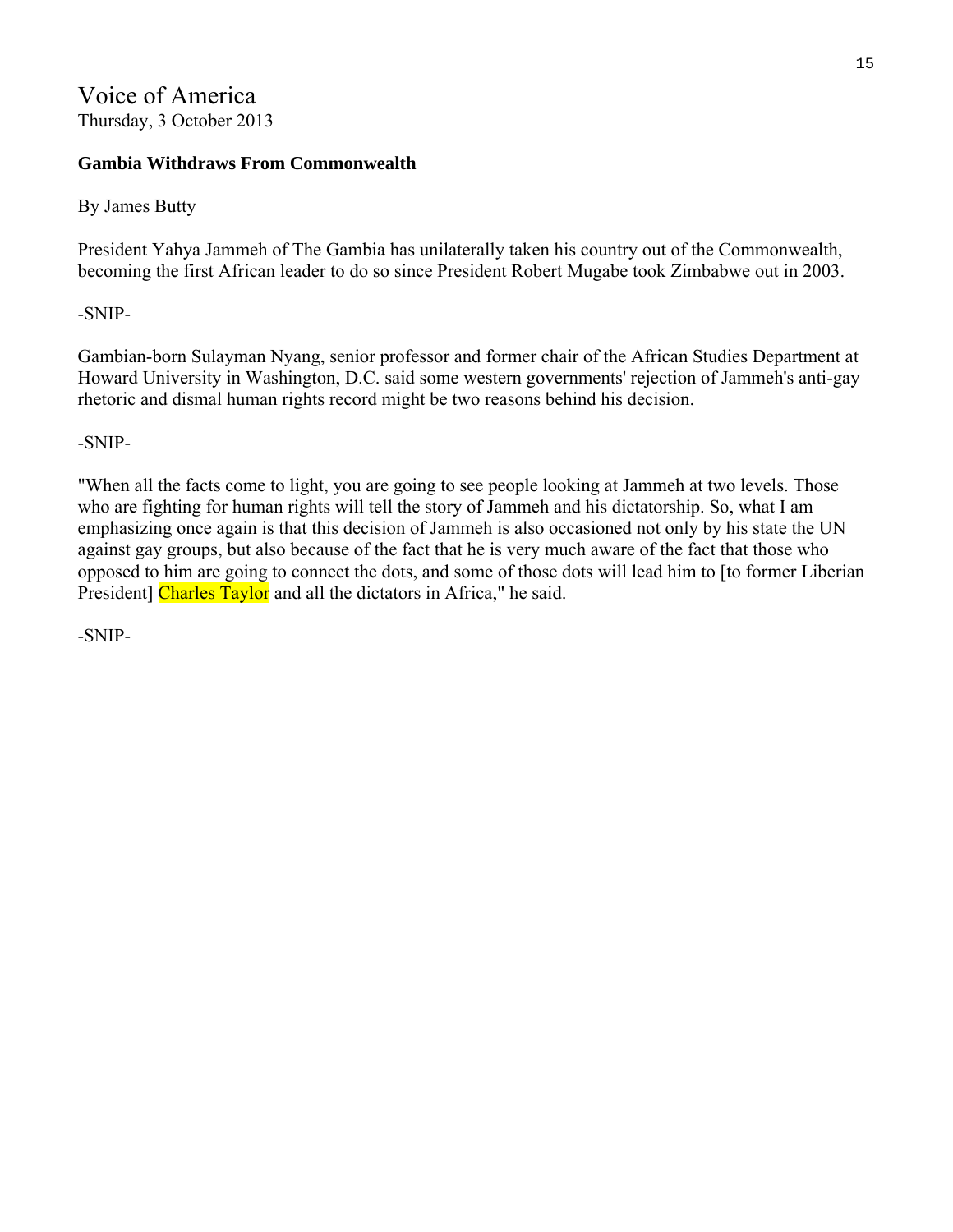#### BD Live (South Africa) Friday, 4 October 2013 Opinion

#### **Africa's animosity to ICC goes beyond justice, into politics**

#### by Dan Kuwali



TEST CASE: Kenyan Deputy President William Ruto, right, reacts as he sits in the courtroom before his trial at the International Criminal Court in The Hague in September. Picture: REUTERS

KENYA's parliament voted to withdraw from the International Criminal Court (ICC) last month, raising the prospect of a sovereign state removing itself from the court's jurisdiction for the first time. Nairobi's intended action may lead to the irretrievable breakdown of the relationship between the ICC and Africa, especially if other African governments follow suit.

The continuing prosecution of Kenya's sitting president, Uhuru Kenyatta, and his deputy, William Ruto, by the ICC has clearly worsened the court's turbulent relationship with Africa. There is a perception that the ICC is a western court employed to try African crimes, given its apparent obsession with prosecuting Africans and portraying Africa as the theatre of atrocity crimes.

This "Africanisation" of prosecutions seems to arise from geopolitical pressures for the court to avoid confrontation with major powers and its non-African funders. The ICC has turned a blind eye to serious crimes in other parts of the world — such as Chechnya, Palestine and Sri Lanka — only hunting Africans as soft targets.

The speed with which the United Nations (UN) Security Council referred the situations in Sudan's Darfur region in 2009 and Libya in 2011 to the court — but not, so far, Syria where more than 100,000 people have died — supports the suggestion that there is an anti-African bias at work here.

Criticism that the ICC jeopardises political settlements to make and keep peace in its pursuit of justice was recently raised at a public dialogue held by the Centre for Conflict Resolution in Cape Town to discuss the court's role on the continent.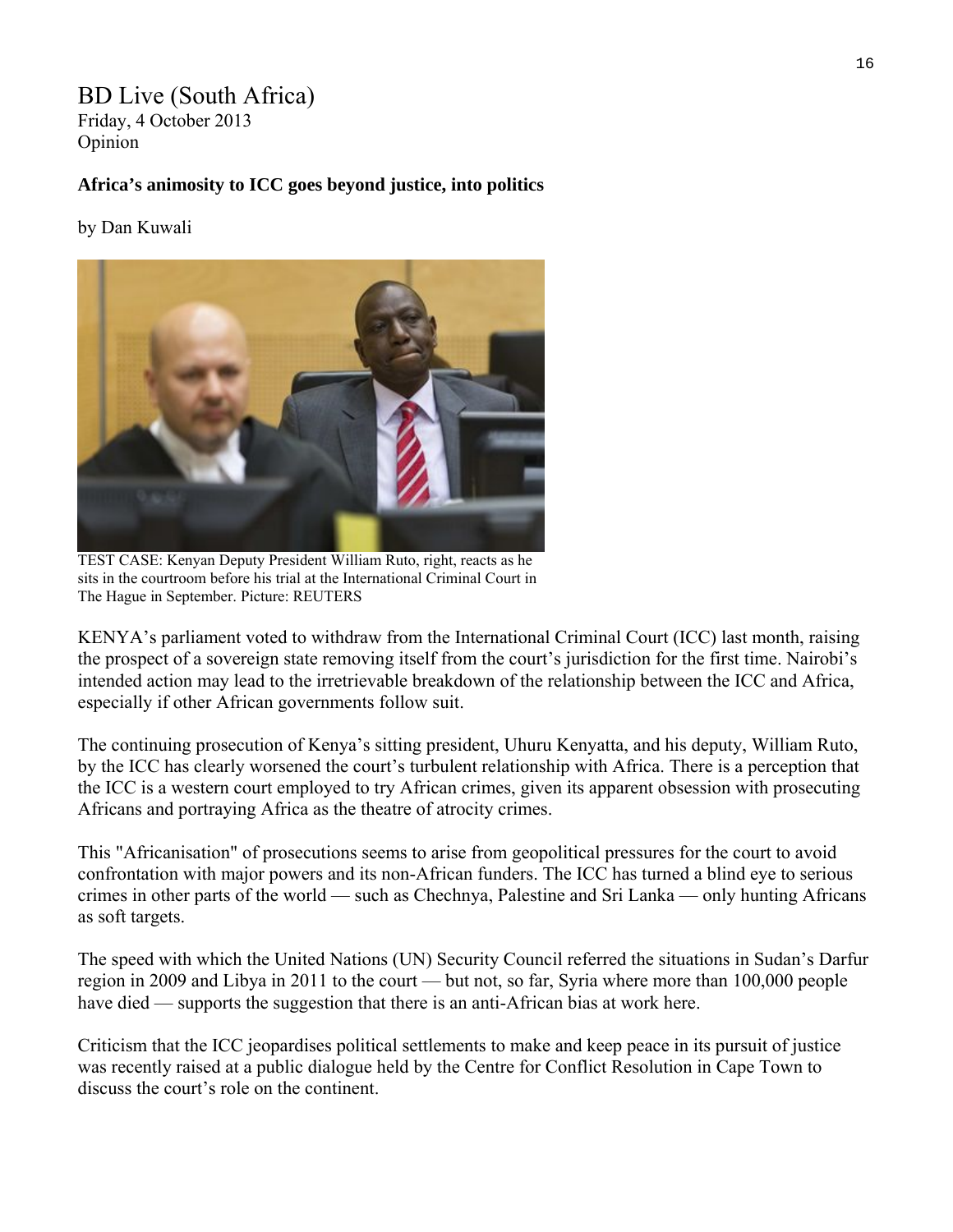For example, despite the concerns raised by the African Union (AU), the ICC proceeded to issue an arrest warrant for the Sudanese president, Omar al-Bashir, in March 2009, a move which was vehemently criticised by the continental body.

Sudan is not a member of the court and three of the five members of the UN Security Council — China, Russia and the US — are themselves not members of the ICC either.

The selection of cases by the court — particularly under its previous chief prosecutor, the Argentinian lawyer Luis Moreno Ocampo (2003-12) — has also tended to favour "victor's justice". For instance, in the case of Côte d'Ivoire, the vanquished presidential contender, Laurent Gbagbo, is now in the dock, while the victor in the violent aftermath of the 2010 national poll there, Alassane Ouatarra, remains free, despite his fighters also being involved in atrocities.

In all the cases before the ICC, the prosecutor has focused on alleged abuses by rebel fighters to the exclusion of those reportedly committed by government troops.

The other problem is whether trying suspects in Europe — at The Hague in the Netherlands — can deter potential perpetrators in Africa. Justice delivered where the evidence is, and where the witnesses and victims reside, has a cathartic effect, promoting healing and post-conflict reconciliation more effectively than justice delivered in the remote confines of the court's European dock.

However, the ICC's new chief prosecutor since June last year, the Gambian jurist Fatou Bensouda, contends that the court is protecting Africans rather than "targeting" them, since all the victims are Africans. She maintains that her choice of cases is based on the relative gravity of abuses and that the crimes committed in Africa are among the world's most serious. She also argues that the majority of cases — such as in the Democratic Republic of Congo, Central African Republic, Mali, and Uganda — have been referred by African states themselves, and that she is also analysing situations outside the continent.

As to why the ICC has only focused on rebels and not government troops, she contends that only particularly serious cases can be considered by the court, given its budgetary constraints. ICC supporters also argue that national legal systems in Africa are weak, which has allowed the court to assert its jurisdiction on the continent more effectively than elsewhere.

The animosity directed towards the ICC by the AU is partly inspired by the UN Security Council turning a deaf ear to its request in 2009 to defer the al-Bashir indictment. The continental body's official position is not to co-operate with the court in the arrest and surrender of Sudan's president. The AU has also rejected the ICC's bid to establish a liaison office at its headquarters in Addis Ababa. The AU has highlighted "the need for international justice to be conducted in a transparent and fair manner, in order to avoid any perception of double standards, in conformity with the principles of international law". However, the continental body has made little or no mention of the interests of victims in its public arguments against the court.

Perceptions of the ICC in Africa have been damaged by insufficient efforts on the part of the court, especially by Ocampo, to clarify the basis for its prosecutions on the continent, which led the AU to conclude that the ICC was handing out "Ocampo's justice" in Africa.

The "Bensouda effect" of an African jurist at the court's helm has not yet eroded the acrimony between the ICC and the continental body. The pressing need for some kind of rapprochement between the two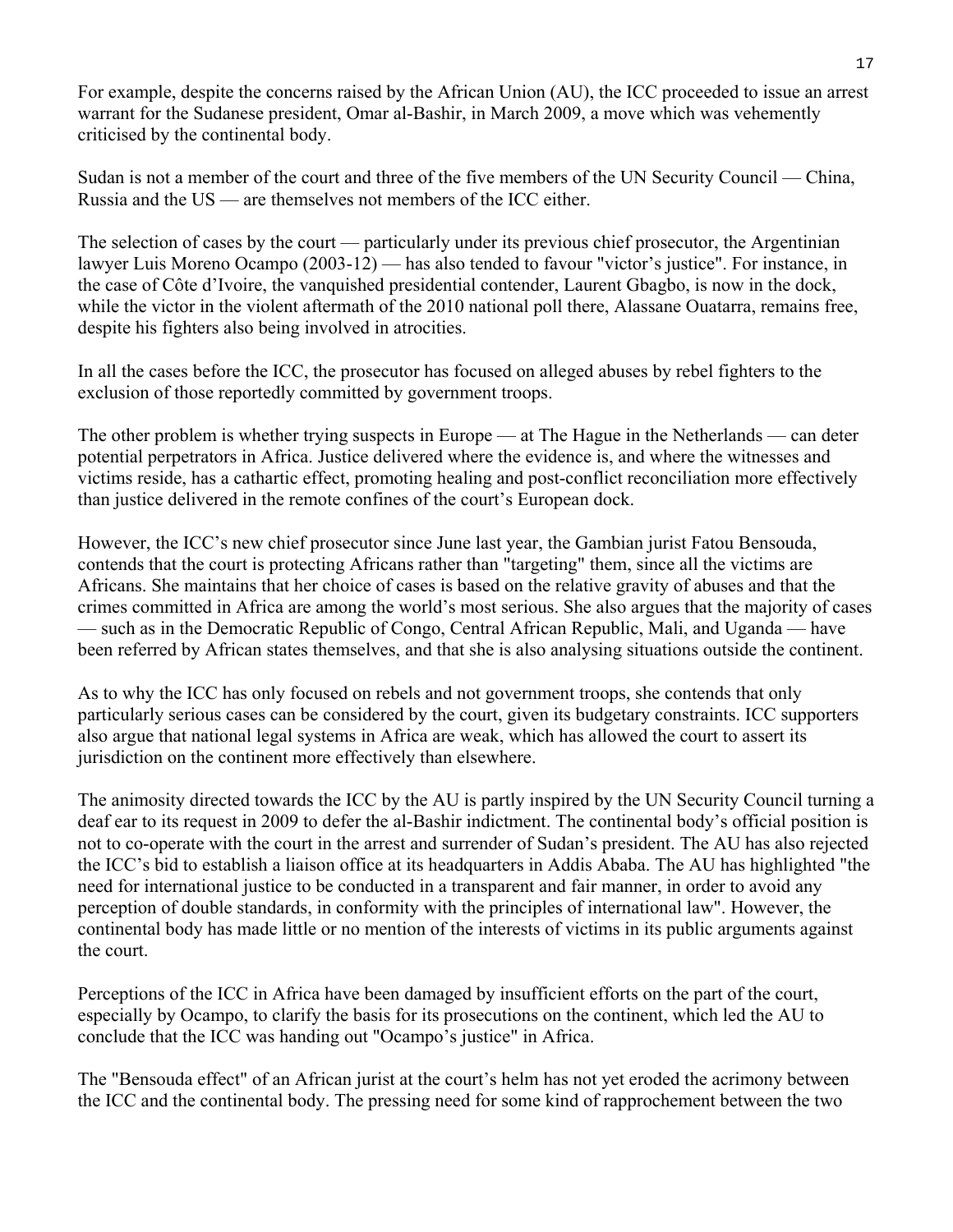bodies has been highlighted by Kenya's plan to withdraw from the court, although such a move would have no bearing on the cases against Kenyatta and Ruto since it could not be applied retroactively.

ne way to improve relations might be for the AU to allow the court to open an African liaison office in Addis Ababa, which could help to demystify the ICC's work on the continent and keep open the lines of communication between the two institutions.

The court should extricate itself from the entanglements of global power politics and demonstrate its independence in order to achieve reconciliation with the AU and its 54 member states, 34 of which are members of the ICC. The court also needs to show genuine support for the principle of complementarity by assisting African states in building domestic initiatives to prosecute perpetrators of international crimes in national courts. If African governments make concerted efforts to facilitate the arrest, extradition, and prosecution of their own, they can force the ICC to focus elsewhere.

The crimes under the jurisdiction of the court often emanate from internal conflicts in which perpetrators may also be victims.

In this context, judicial proceedings, which are adversarial in nature and aim to declare guilt or innocence, will often fail to settle questions pertaining to the root causes of conflicts in which neither side is wholly innocent nor entirely guilty.

To remedy this problem, more attention should be paid to the factors that trigger the crimes in the first place.

The causes of the atrocities that lead to ICC prosecutions are generally political in nature and require political, rather than judicial, solutions. Since the prevention of atrocities may often be regarded as more worthwhile than penalisation of perpetrators after the fact, the international community should help Africa to address the roots of the political, religious, ethnic, social, and economic problems that spark the conflicts, which lead to the crimes being investigated by the ICC.

Meanwhile, if African leaders do not want the ICC to represent victims and pursue perpetrators of crimes on the continent, they should stop committing, or apparently supporting the commission of, such crimes.

*Kuwali is a senior researcher at the Centre for Conflict Resolution, Cape Town.*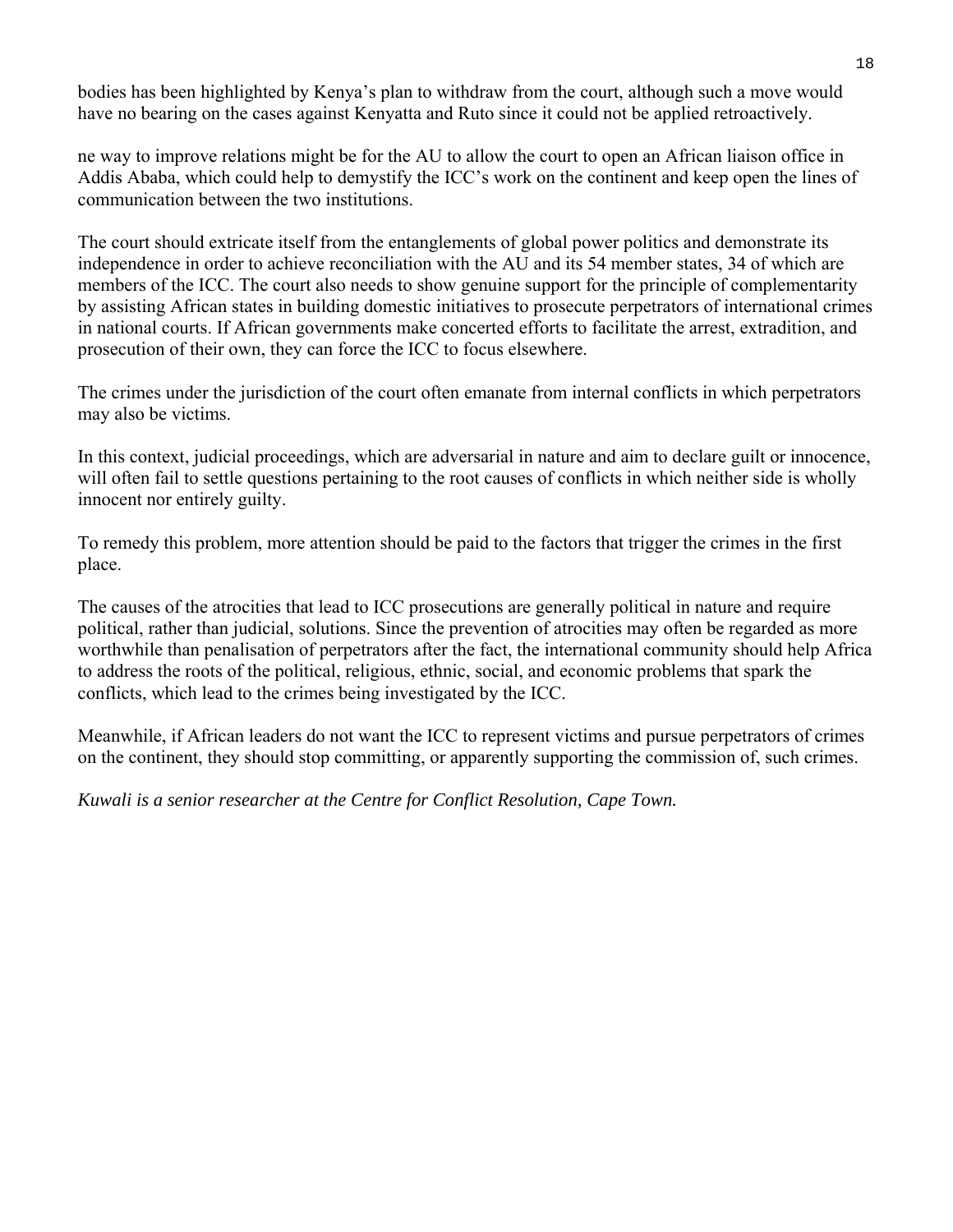# Voice of America Thursday, 3 October 2013

#### **US Sanctions Five Nations Over Child Soldiers**



The United States moved to block military assistance to five countries, including three in Africa, over their use of child soldiers in armed conflicts, U.S. officials said on Thursday.

The sanctions affect Central African Republic, Rwanda and Sudan as well as Burma (also known as Myanmar) and Syria, according to the U.S. State Department.

"Our goal is to work with countries who have been listed to ensure that any involvement in child soldiers — any involvement in the recruitment of child soldiers — stop," U.S. Assistant Secretary of State for African Affairs Linda Thomas-Greenfield said.

Three other countries whose militaries are known to recruit and use child soldiers, however, received waivers — Chad, South Sudan and Yemen, another State Department official said, speaking on condition of anonymity.

The Democratic Republic of Congo and Somalia received partial waivers, the official said, adding that the Obama administration has decided such exemptions "would be in the national interest of the United States."

By law, the U.S. State Department must keep track of nations whose governments recruit and use children as soldiers as part of its annual report on human trafficking. The 10 countries affected by Thursday's actions were all cited in the State Department's latest findings, issued in June.